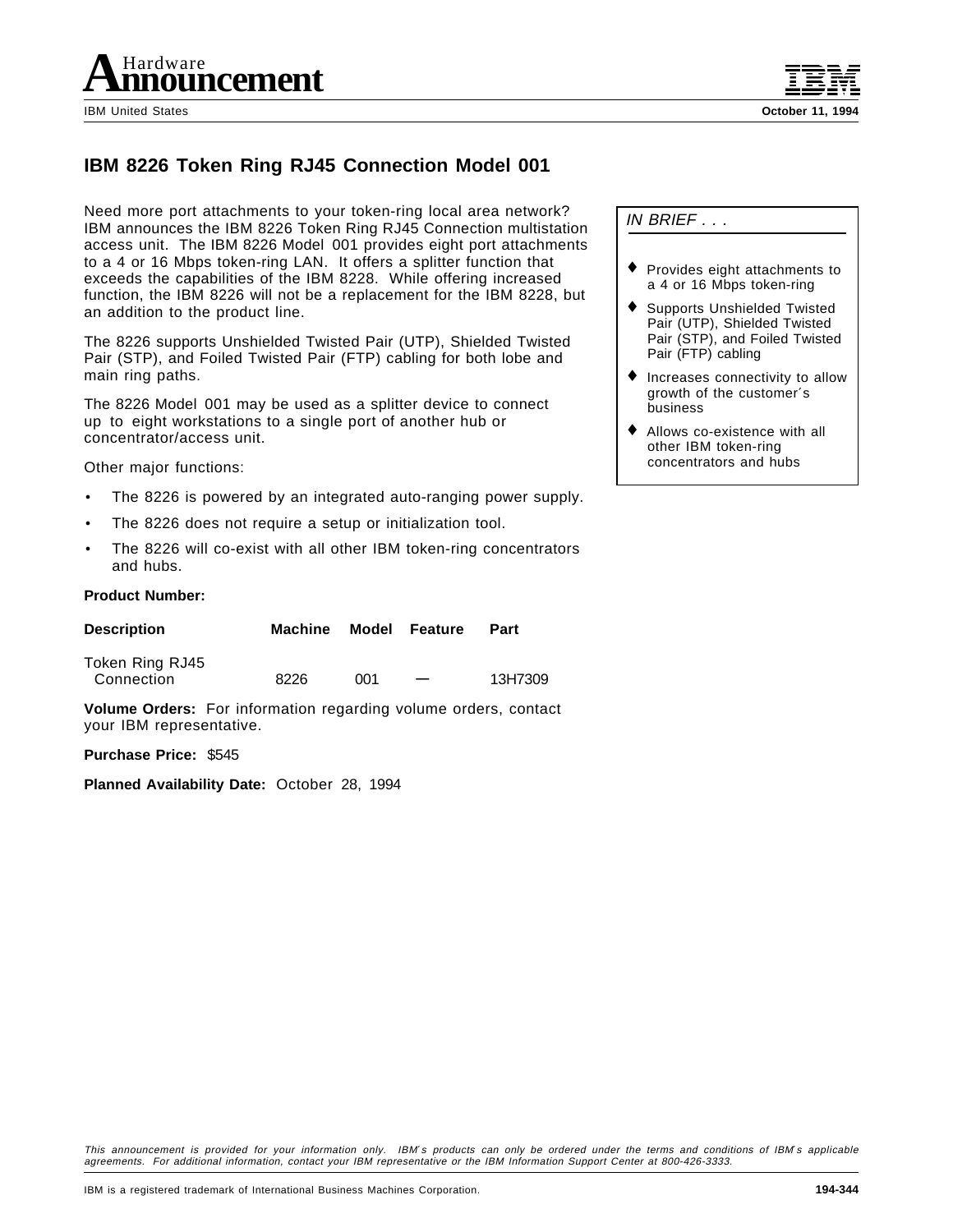## **Description**

#### **Enabling Workstation Connectivity**

The attractive price of the 8226 Token Ring RJ45 Connection Model 001 allows small to medium offices to share data, programs, or facilities such as a printer. Because of the 8226′s simplicity of installation and operation, users are able to assemble and operate their own small network, or reconfigure an existing one.

#### **Improved Worker Productivity**

The 8226 Model 001 improves productivity by allowing users to share resources in a business office, or facilitates learning in an educational environment.

#### **Connectivity Improvements**

The 8226 Model 001 provides the ability to join 8226s together via their copper Ring-In and Ring-Out ports.

When more than one connection per port is needed, the 8226 Model 001 can be used as a splitter device to expand an existing token-ring network.

Once the network segment grows in either station activity or number of nodes to the point where more sophisticated network management is a requirement, the 8226s may be isolated in less demanding environments or bridged/routed with other local area or wide area networks (LANs or WANs).

#### **Open Enterprise**

The 8226-001 is compatible with the IEEE 802.5 standard.

### **Product Positioning**

The 8226 Model 001 offers price and performance advantages for token-ring users when compared to the 8228 product. The enhanced functions and modular growth capabilities make this product very competitive in a small- to medium-size token-ring environment.

The ability to directly attach via RJ45 connection reduces cabling costs for the majority of customers.

### **Publications**

The IBM 8226 Token Ring RJ45 Connection Model 001 Planning and Installation Guide (order number GA27-4981, part number 04H7644) is shipped with the product. Additional copies will be available by October 28, 1994. To order, contact your IBM representative.

The System Library Subscription Service (SLSS) is not available.

### **Technical Information**

#### **Specified Operating Environment**

#### **Physical Specifications:**

- Width: 263 mm (10.4 inches)
- Depth: 141 mm (5.5 inches)
- Height: 54 mm (2.1 inches)
- Weight: 0.975 kg (2.15 pounds)

#### **Operating Environment:**

#### **Product power on:**

Temperature:  $10.0^\circ$  to  $40.0^\circ$ C (50° to  $104^\circ$ F)

Relative Humidity: 8% to 80%

Wet Bulb: 27 Calorific value 80 F:Kcal/Hr

Electrical Power: 0.115 kVA

Noise Level: Equipment designed to meet or exceed parameters specified in IBM C-S 1-1710-006 Product Category OA′ **—** Equipment for use in Manufacturing/Utility Areas (less than 74 dB)

#### **Product power off:**

Temperature:  $10.0^\circ$  to 52.0°C (50° to 125°F)

Relative Humidity: 8% to 80%

Wet Bulb: 27 Calorific value 80 F:Kcal/Hr

**User Group Requirements:** This announcement satisfies, or partially satisfies, three requirements from one or more of the worldwide user group communities, which include Australian SHARE GUIDE (ASG), COMMON, COMMON EUROPE, GUIDE, European G.U.I.D.E., Japan GUIDE SHARE (JGS), Latin American GUIDE (LAG), SHARE EUROPE, and SHARE. The requirements are:

- Better price performance for small workgroup configurations
- Interconnecting the Ring-In and Ring-Out ports
- Mixing and matching of different wiring types

#### **Planning Information**

**Customer Responsibilities:** To complement this announcement, IBM Customized Operational Services (COS) offers a variety of related networking services. From a single Uninterruptible Power System (UPS) to a complete network installation, COS can provide a customized solution supporting the operational needs of any networking environment.

COS offers logical and physical network designs to meet customer requirements for performance, migration, and integration. With standards-compliant design and installation, COS provides cost-effective connections **—** to link hubs and servers in the telecommunications closet to PC workstations across a campus. IBM network designs also anticipate migration to intelligent hubs, future information technologies, and collapsed backbones.

To find out more about COS and other IBM services, contact your local IBM representative.

**Cable Orders:** Cables are the responsibility of the customer.

The 8226 Model 001 supports Category 4 or 5 UTP or FTP and STP cabling for both lobe and main ring paths.

**Installability:** The 8226 Model 001 average setup time is less than 10 minutes.

**Problem Determination:** The problem resolution section of the 8226 Planning and Installation Guide will assist customers in problem determination.